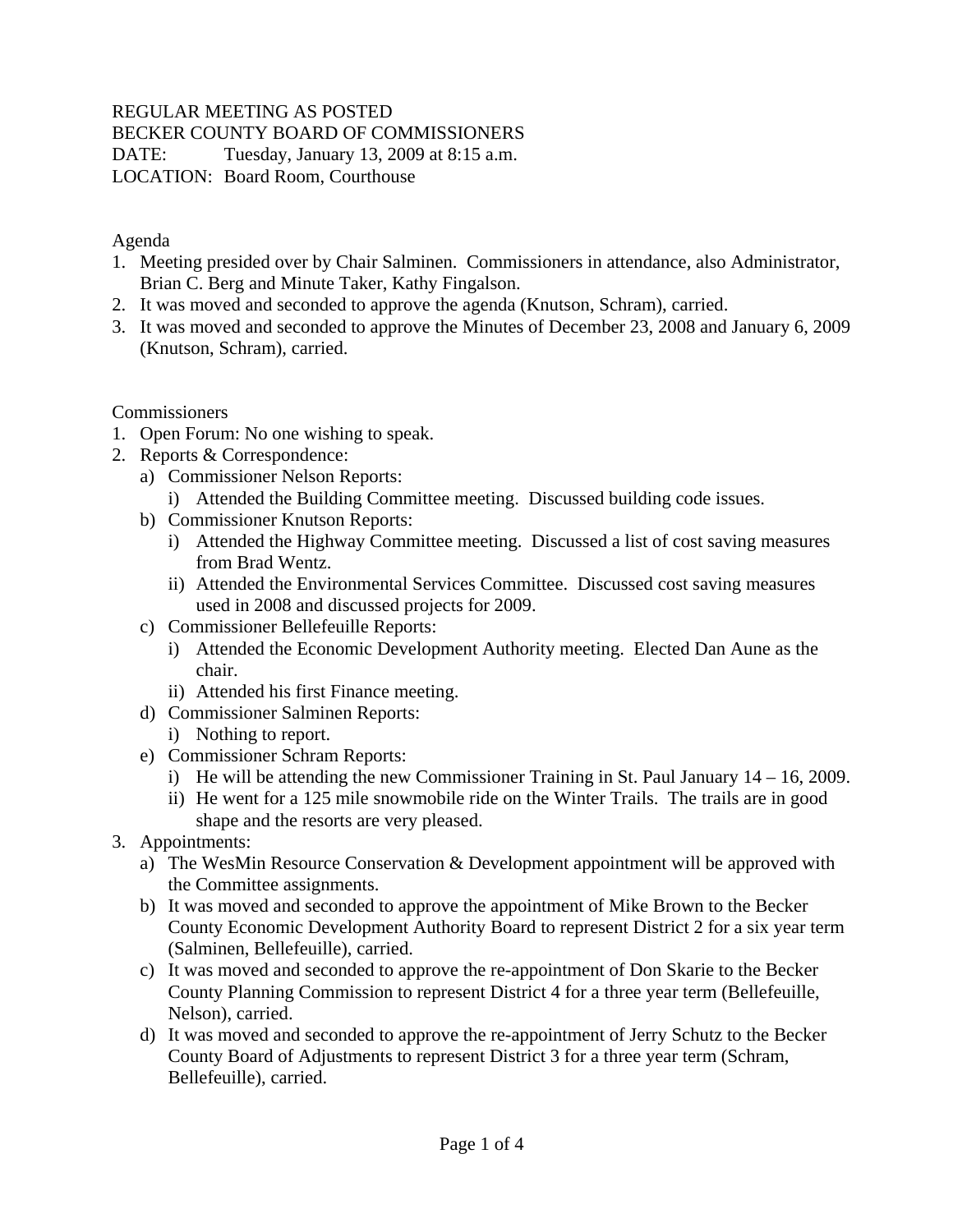- e) It was moved and seconded to approve the re-appointment of Mary Seaberg to the Becker County Planning Commission to represent District 3 for a three year term (Schram, Salminen), carried.
- f) It was moved and seconded to approve the appointment of Karen Gray to the Becker County Economic Development Authority Board to represent District 3 for a six year term (Schram, Bellefeuille), carried.
- g) It was moved and seconded to approve the re-appointment of Ray Thorkildson to the Becker County Planning Commission to represent District 1 for a three year term (Knutson, Bellefeuille), carried.
- h) It was moved and seconded to approve the Commissioner Committee List for 2009 with the addition of Commissioner Schram to the Human Services and Sheriff's Committees and the addition of Commissioner Nelson to the Environmental Affairs and Highway Committees (Nelson, Schram). After discussion it was moved and seconded to table the motion until later in the meeting (Nelson, Knutson), carried.

# Auditor-Treasurer

- 1. There were no licenses or permits.
- 2. It was moved and seconded to add Resolution 01-09-1F to the agenda (Salminen, Schram), carried.
- 3. It was moved and seconded to approve Resolution 01-09-1F, Application for Re-purchase of Forfeited Lands, Parcel Number R22.0130.000, by David W. Harper for a repurchase price of \$4,489.27 (Nelson, Schram), carried.
- 4. It was moved and seconded to approved Resolution 01-09-1A designating the Detroit Lakes Tribune (Sunday Paper) as the newspaper in which notice of list of real estate taxes remaining delinquent, proceedings and other notices of the County Board, and the first publication of the financial statement will be published and the Frazee Forum is hereby designated as the newspaper in which the second publication of the financial statement will be published (Bellefeuille, Nelson), carried.

# Finance Committee Minutes

- 1. It was moved and seconded to approve the Claims with the addition of Olson Construction for snowmobile trail work and the 90 day claim from Brian Buck (Bellefeuille, Nelson), carried.
- 2. It was moved and seconded to approve the annual audit agreement with Hoffman, Dale  $\&$ Swenson and authorize the Auditor-Treasurer to begin negotiations or a RFP process for future audits (Bellefeuille, Schram), carried.
- 3. Discussed local government aid regarding the Highway Department and determined the \$301,000 decrease would not reduce the \$250,000 of County Program Aid in the budget.
- 4. It was recommended by the Finance Committee to approve Natural Resource Management's purchase of additional seedlings as part of a reforestation grant and advertising for tree planting labor bids.
- 5. It was recommended by the Finance Committee to approve Highway's final payment on bridge projects. Highway gave a summary of the benefits gained by membership in the Minnesota Transportation Alliance and discussed the cost/benefit of the extended warranty available for the 2007 Tandem truck.
- 6. It was recommended by the Finance Committee to approve the Transit purchase of ride tokens instead of paper tickets.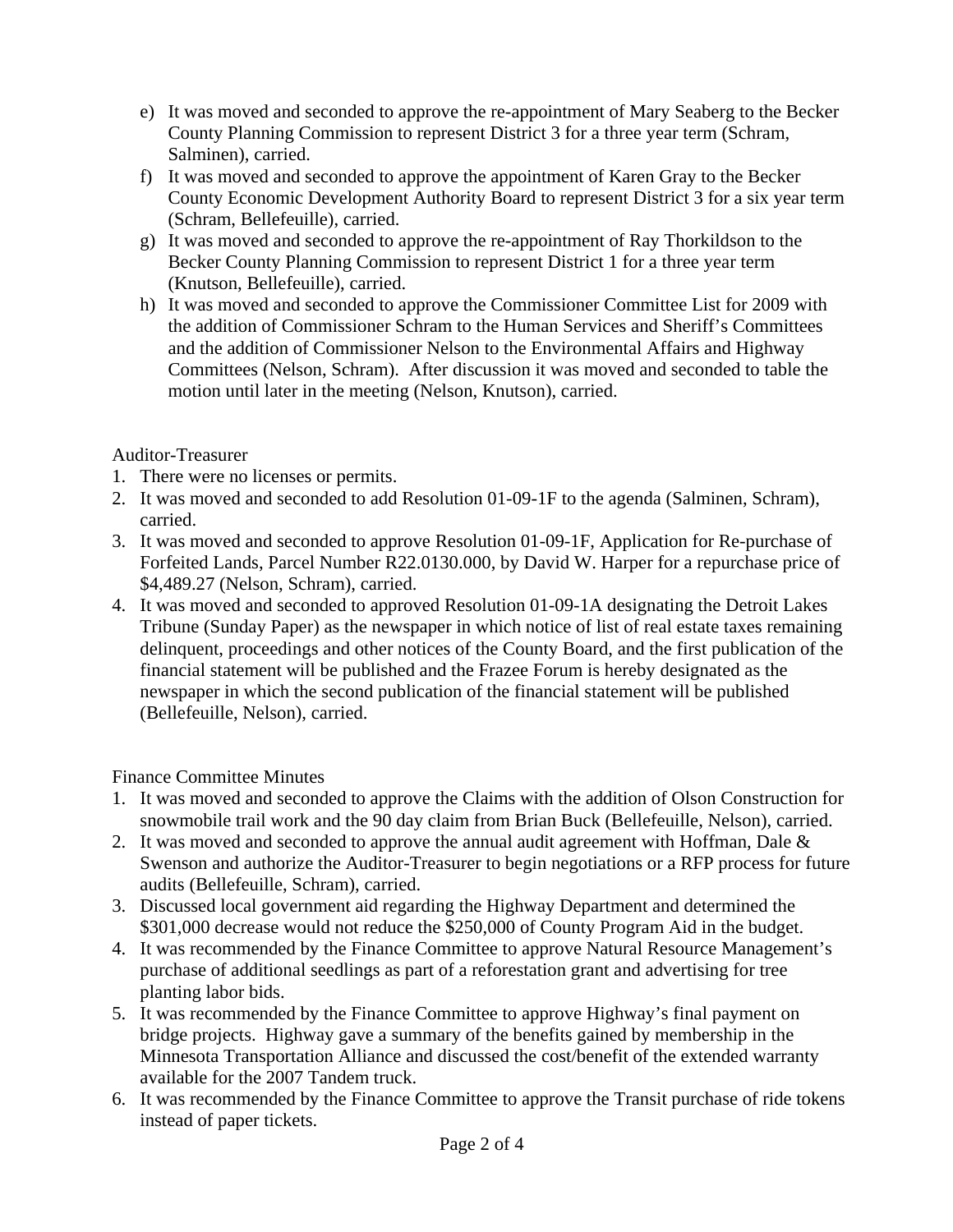7. It was moved and seconded to approve the Change Order #008 for Bob Bristlin & Son in the amount of \$4,190.60 for the Phase II construction project (Nelson, Bellefeuille), carried.

## Assessor

1. It was moved and seconded to approve the abatement PIN 49.2512.202, Detroit Lakes Township for \$1,418.00 (Bellefeuille, Schram), carried.

## Citizens for Farmland Preservation

1. Robert Braseth, President of Citizens for Farmland Preservation presented their concerns about, and opposition to the proposed ordinance known as the Watershed Management District being created by the Wild Rice Watershed District. Kim Syverson, Dave Stumbo, Richard Smitt, and David Larson also provided input regarding the ordinance. The Becker County Commissioners will review the Resolution presented for their approval and signature.

## Human Resources

1. It was moved and seconded to approve Resolution 01-09-1B modifying the Personnel Policy Manual for family medical leave (Knutson, Schram), carried.

Natural Resource Management

- 1. It was moved and seconded to approve Resolution 01-09-1C authorizing the Natural Resource Management Administrator and the Auditor to advertise and conduct for the year 2009 public oral auctions for the purpose of selling tracts of timber from Becker County tax-forfeited lands on Friday, February  $27<sup>th</sup>$ ; Friday, July  $24<sup>th</sup>$ ; and Friday, October  $23<sup>rd</sup>$  (Bellefeuille, Knutson), carried.
- 2. It was moved and seconded to approve the purchase of 31,000 excess containerized seedlings from PRT, Inc. in the amount of \$3,741.76 using the Reforestation Grant for the purchase (Schram, Nelson), carried.
- 3. It was moved and seconded to approve the request to advertise for bids for seedling planting labor for the spring of 2009 (Bellefeuille, Schram), carried.

#### Housing

1. It was moved and seconded to approve Resolution 01-09-1D authorizing the transfer of administration duties for the Minnesota Housing Home Rental Rehab Program (HRRP) to West Central Minnesota Housing Partnership in Pelican Rapids Program and authorizing Minnesota Housing to enter into a written agreement for the administration of the HRRP with the West Central Minnesota Housing Partnership (Schram, Bellefeuille), carried.

# Human Services

- 1. It was moved and seconded to approve the Purchase of the Service Agreement for Merit Care (Bellefeuille, Schram), carried.
- 2. It was moved and seconded to accept the Human Services Cost Report (Knutson, Bellefeuille), carried.